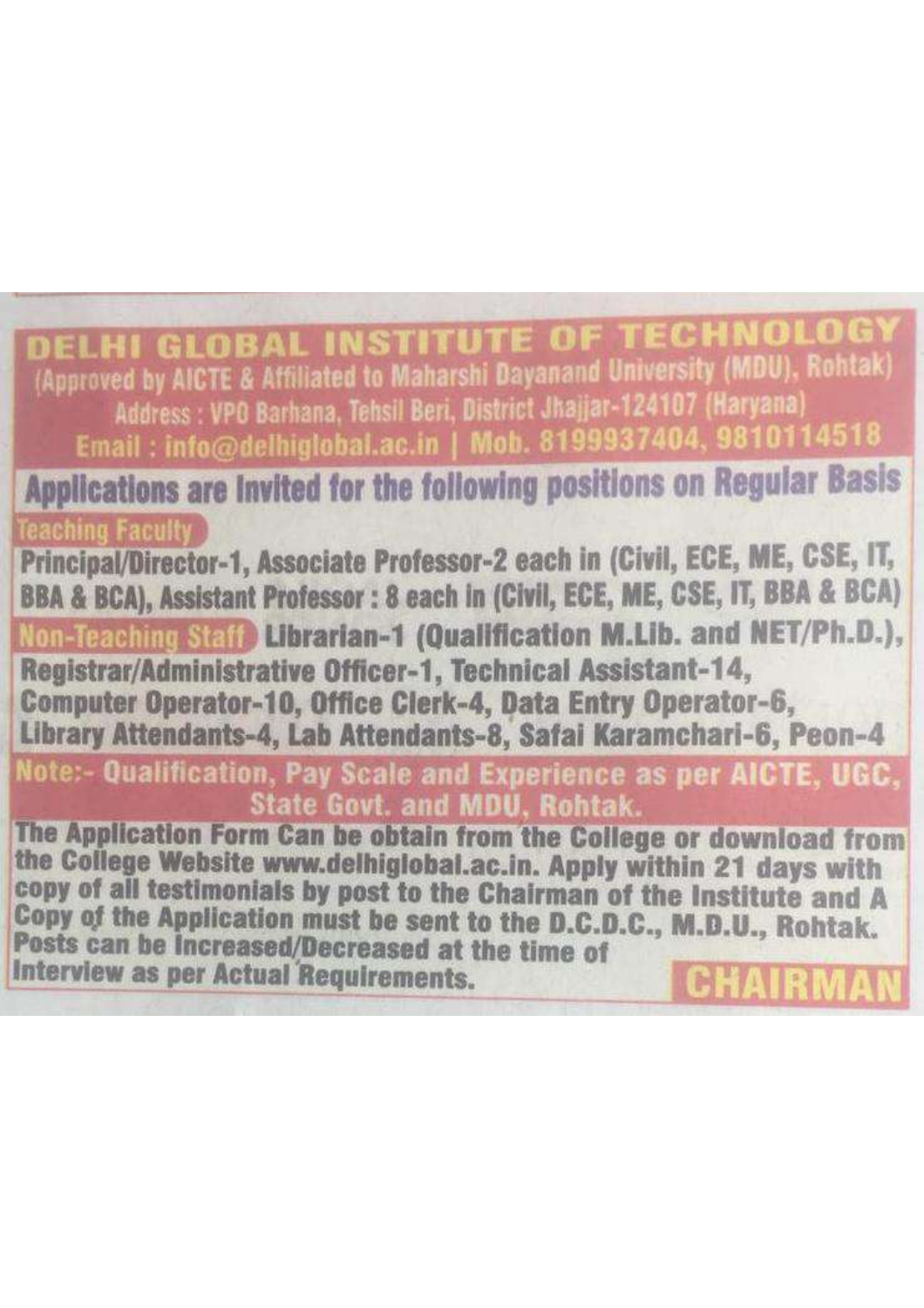## **Delhi Global Institute of Technology, Barhana, Jhajjar**

The Chairman, Delhi Global Institute of Technology, Barhana, Jhajjar

|  | <b>Subject: Application for the Post of</b> |  |  |
|--|---------------------------------------------|--|--|
|--|---------------------------------------------|--|--|

| ×               | ۰. | i |    |
|-----------------|----|---|----|
| ٦<br>۰.<br>1. 1 |    |   | ۰. |

To

|    |  |                      | With reference to your Advertisement in Dainik Jagran (Hindi), Times of India |              |  |
|----|--|----------------------|-------------------------------------------------------------------------------|--------------|--|
|    |  |                      | (English) and Dainik Tribune (Hindi) dated 3 <sup>rd</sup> June, 2022         | for the Post |  |
| оf |  | in the Department of |                                                                               |              |  |

My application may be considered for the said post.

Paste here your recent photo

| <b>Name</b>          |                                                                                                                        |  |
|----------------------|------------------------------------------------------------------------------------------------------------------------|--|
| <b>Father's Name</b> | <u> 1989 - Johann Barn, mars ann an t-Amhain ann an t-Amhain ann an t-Amhain ann an t-Amhain an t-Amhain ann an t-</u> |  |
| <b>Mother's Name</b> | <u> 1989 - Johann Barbara, martxa alemaniar argamento de la contrada de la contrada de la contrada de la contrad</u>   |  |
| Date of Birth        | <u> 1989 - Johann Harry Harry Harry Harry Harry Harry Harry Harry Harry Harry Harry Harry Harry Harry Harry Harry</u>  |  |
| <b>Address</b>       | ,我们也不会有什么。""我们的人,我们也不会有什么?""我们的人,我们也不会有什么?""我们的人,我们也不会有什么?""我们的人,我们也不会有什么?""我们的人                                       |  |
|                      |                                                                                                                        |  |
| <b>Contact No.</b>   | <b>Email Id:</b> Email Id:                                                                                             |  |
|                      |                                                                                                                        |  |
|                      | Whether belongs to GEN/SC/ST/BC/OBC/PH/ESM                                                                             |  |

## **Qualification:-** (from Matriculation onwards):

| Examination | Passing<br>Year | <b>Marks</b><br>Obtained/Max.<br><b>Marks</b> |  | %age/CGPA   Division   Board/University |
|-------------|-----------------|-----------------------------------------------|--|-----------------------------------------|
| Matric      |                 |                                               |  |                                         |
| $10+2$      |                 |                                               |  |                                         |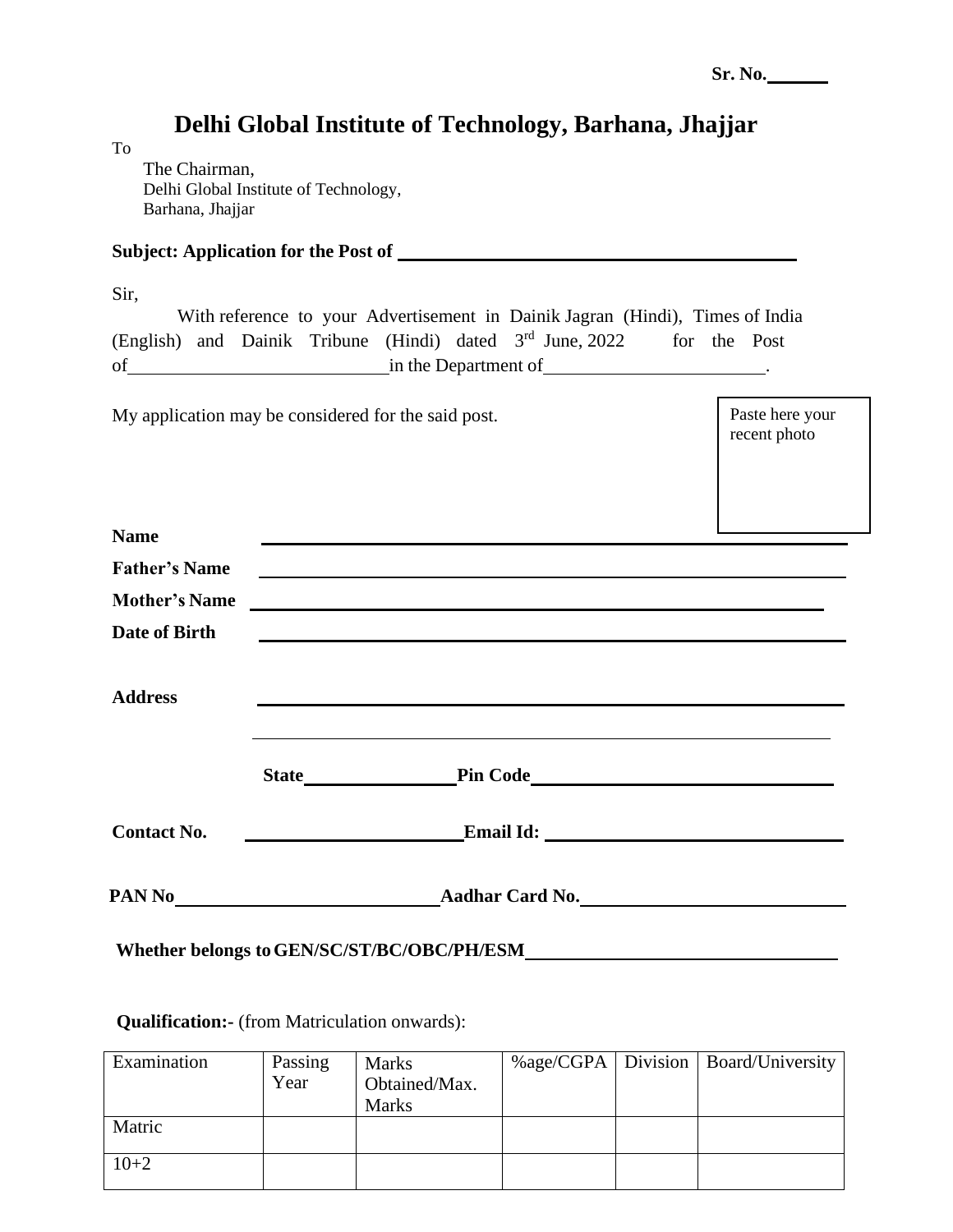| <b>Graduation</b> (Name |  |  |  |
|-------------------------|--|--|--|
| of course/Brach)        |  |  |  |
| .                       |  |  |  |
| <b>Post Graduation</b>  |  |  |  |
| (Name of                |  |  |  |
| course/branch)          |  |  |  |
|                         |  |  |  |
| M.Phil                  |  |  |  |
| Ph.D                    |  |  |  |
| UGC-NET/NET-            |  |  |  |
| JRF,CSIR-NET            |  |  |  |
| .                       |  |  |  |
| Other qualification     |  |  |  |

## **Experience** ;( if any)

| Sr. No. | Name of                  | Post $\&$   | From with | To | Total |
|---------|--------------------------|-------------|-----------|----|-------|
|         | Institution/Organization | Nature of   | Date      |    |       |
|         |                          | Appointment |           |    |       |
|         |                          |             |           |    |       |
|         |                          |             |           |    |       |
|         |                          |             |           |    |       |
|         |                          |             |           |    |       |
|         |                          |             |           |    |       |
|         |                          |             |           |    |       |

Total Experience: Years Month Days

Paper published in Journals

| <b>Particulars</b> | Free/Nos<br>Paid | <b>ISSN No.</b> | Impact<br>factor/references if<br>any |
|--------------------|------------------|-----------------|---------------------------------------|
| National           |                  |                 |                                       |
| International      |                  |                 |                                       |

No. of Conferences attended (National/International)

Papers presented/published in Conferences (National/International)<br>
<u>Papers</u> presented/published in Conferences (National/International)

Conference/Seminar organized by you: (Attach list)